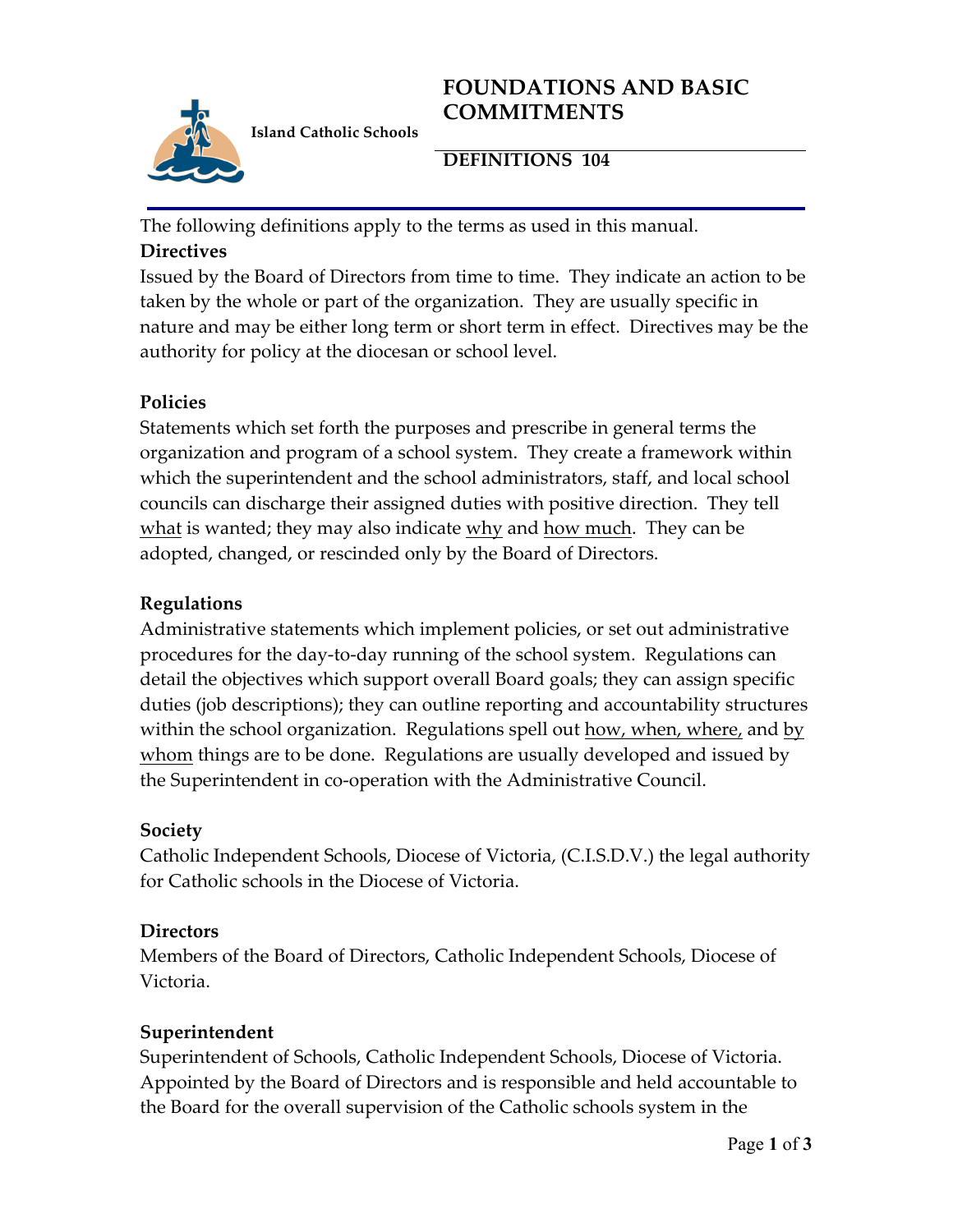## **FOUNDATIONS AND BASIC COMMITMENTS**



**DEFINITIONS 104**

Diocese.

### **Schools Council**

Local School Councils (L.S.C.) responsible for certain aspects of school operation at the local level.

# **School Based Administrators**

Principals and vice-principals are appointed by the Board of Directors and are expected to be the educational and spiritual leaders of the school and to assume responsibility for managing the day to day operation of the school.

### **System**

Refers to the overall organization of the Catholic Independent Schools, Diocese of Victoria.

### **Island Catholic Schools**

The collective name of the schools registered under the constitution of the Catholic Independent Schools, Diocese of Victoria. This is a non-legal title.

### **Ministry**

Ministry of Education, Government of British Columbia.

### **Catholic Independent Schools Committee Of British Columbia (C.I.S.C.B.C.)**

A committee of representatives from each Catholic school system in British Columbia. It represents the provincial Catholic perspective on provincial issues to the Federation of Independent Schools Association.

### **Federation Of Independent Schools Association (F.I.S.A.)**

A provincial association which present the interests and concerns of Independent Schools in the province to the Ministry.

### **Employer**

The Employer is the Catholic Independent Schools, Diocese of Victoria. The C.I.S.D.V. designates the following agents/representatives through the Mission and Mandate (July 3, 1995):

1. The Superintendent of School